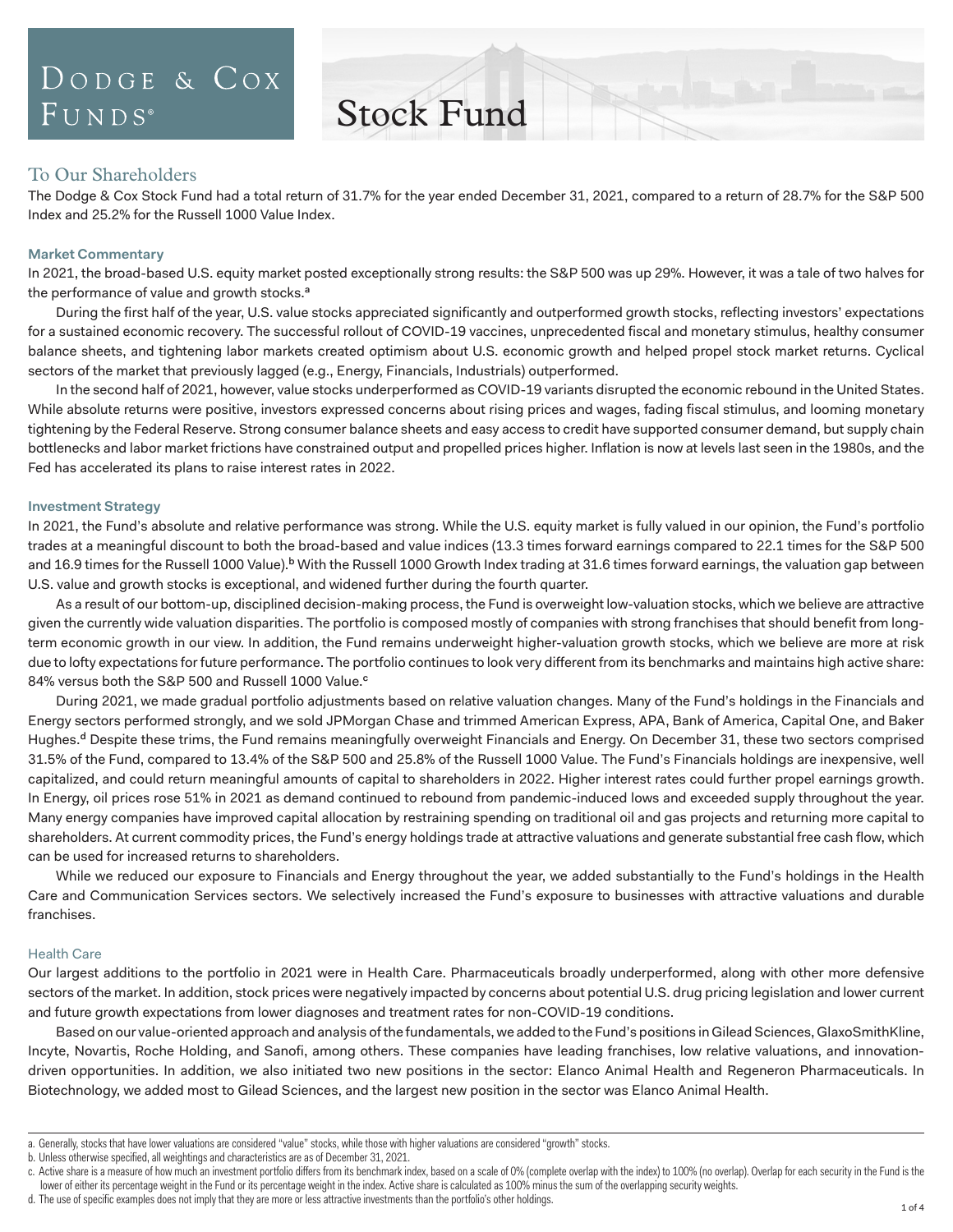# Gilead Sciences

Gilead (1.9% position) is a biopharmaceutical company that develops and commercializes antiviral drugs for HIV, hepatitis B, hepatitis C, and influenza. While Gilead has a stable legacy HIV franchise, the company has struggled to build a pipeline capable of delivering the next set of products to drive its long-term growth. The HIV business will face pressure in the mid-2020s as patents expire. Since becoming Chairman and CEO in March 2019, Dan O'Day has made significant changes to the management team, and the company has invested aggressively to find products capable of generating growth outside of the legacy business. In September 2020, Gilead announced its acquisition of Immunomedics for \$21 billion. Immunomedics' most commercially promising asset is Trodelvy, a differentiated oncology drug that management hopes will become the cornerstone of Gilead's oncology franchise. At only nine times earnings, Gilead increases the Fund's exposure to innovation at an attractive price.

# Elanco Animal Health

Elanco is one of the four largest players in the highly attractive Animal Pharmaceuticals industry. As a result of its acquisition of Bayer's Animal Health division in August 2020, Elanco now has an enhanced portfolio with a balanced global revenue base and a stronger focus on the more profitable Companion Animal business. The company's scale in its sales and marketing functions is a competitive strength. In addition, we believe Elanco's research and development (R&D) results will improve, as Elanco's R&D budget is now comparable with industry leader Zoetis, after languishing at lower levels for many years. On December 31, Elanco was a 0.5% position in the Fund.

# Communication Services

In Communication Services, the Fund's holdings have demonstrated strong cash flow generation, high recurring revenues, and pricing power. In addition, their customers have utility-like demand for broadband services. Comcast and Charter Communications exemplify these attributes, and we added meaningfully to both holdings during the year.

# Comcast

Comcast is the largest cable operator in the United States, has over 31 million internet subscribers, and is one of the leading U.S. media companies through its subsidiary, NBCUniversal. In the fourth quarter of 2021, Comcast underperformed after it reported a decline in new cable subscriber growth and increased competitive concerns about fiber and fixed wireless broadband. Despite these risks, we believe Comcast remains an attractive investment. Comcast owns a valuable portfolio of media intellectual property within NBCUniversal, and the company's cable and theme park businesses have stable long-term growth prospects. Comcast continues to execute its streaming strategy, and Peacock—the company's ad-based video on demand streaming product—continues to grow at a healthy pace. CEO Brian Roberts owns significant equity, and the company is focused on providing value to long-term shareholders through share buybacks and a 2.0% dividend yield. Trading at 14 times forward earnings, Comcast was a 2.5% position in the Fund at year end.

# Charter Communications

Charter (2.1% position) is the second-largest cable operator in the United States and has more than 27 million internet subscribers. Similar to Comcast, Charter also underperformed the market in the fourth quarter. We added to Charter based on its reasonable valuation and ability to generate cash flow, which has provided significant value to shareholders over the years via share repurchases. Over the last five years, Charter has returned over \$35 billion of capital to shareholders via share buybacks, and we believe substantial capital return will continue. Cable is a business with significant barriers to entry, healthy free cash flow generation, reasonable long-term growth prospects, and consistent pricing power.

# **In Closing**

We continue to be optimistic about the long-term outlook for the Fund. While value stocks performed well in 2021, value has been out of favor for over a decade and large valuation disparities remain. In the coming years, we believe the portfolio would benefit from higher interest rates and accelerating economic growth. The Fund is diversified and well balanced across a range of sectors and investment themes.

We believe patience, persistence, and a long-term investment horizon are essential to investment success. We encourage our shareholders to take a similar view.

Thank you for your continued confidence in our firm. As always, we welcome your comments and questions.

For the Board of Trustees,

Charles F. Pohl, **Dana M. Emery,** Chairman **President** 

February 1, 2022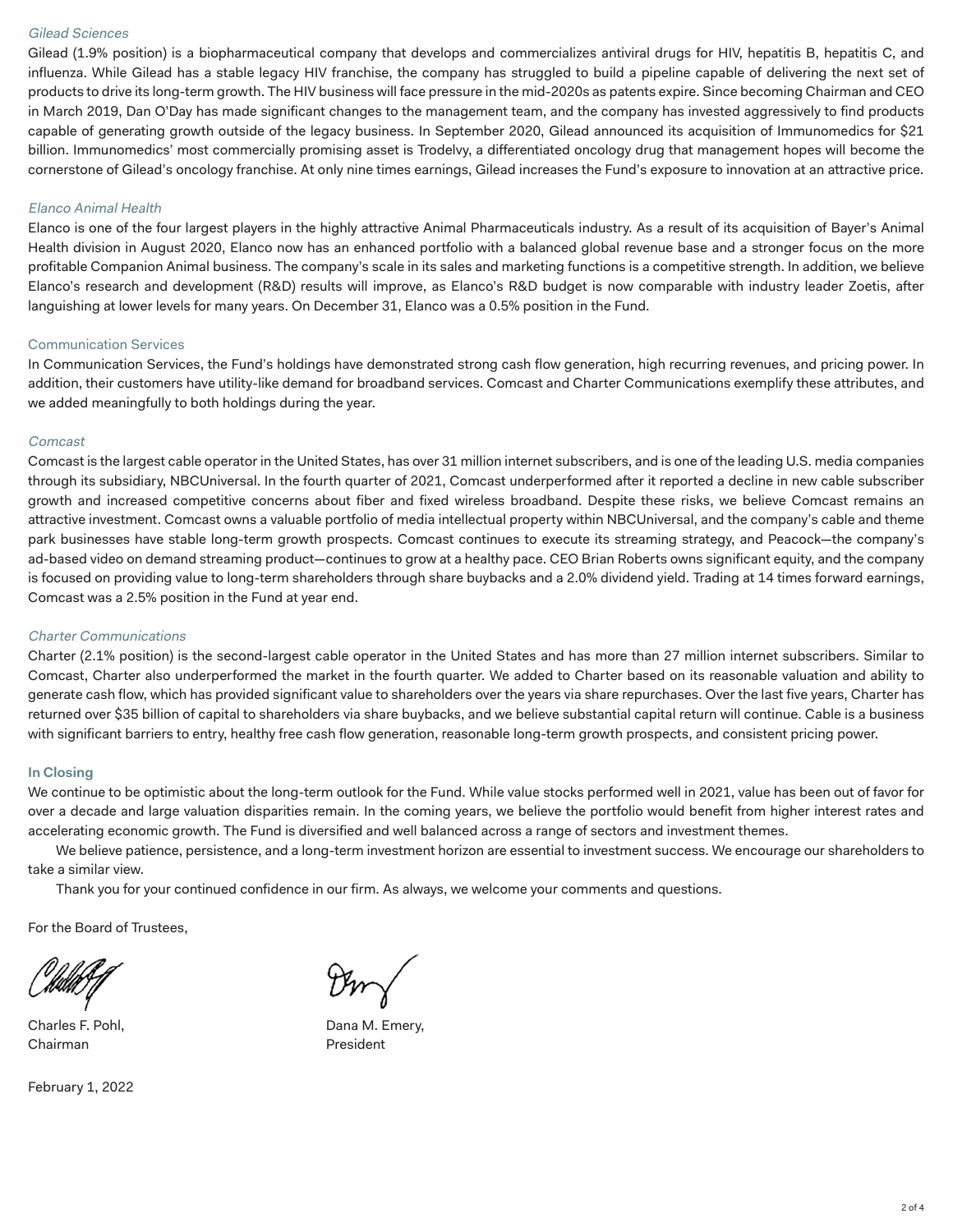TICKER SYMBOL DODGX

# Stock Fund

#### **Objectives**

The Fund seeks long-term growth of principal and income. A secondary objective is to achieve a reasonable current income.

### **Strategy**

The Fund invests primarily in a diversified portfolio of U.S. equity securities. In selecting investments, the Fund typically invests in companies that, in Dodge & Cox's opinion, appear to be temporarily undervalued by the stock market but have a favorable outlook for long-term growth. The Fund focuses on the underlying financial condition and prospects of individual companies, including future earnings, cash flow, and dividends. Various other factors, including financial strength, economic condition, competitive advantage, quality of the business franchise, and the reputation, experience, and competence of a company's management are weighed against valuation in selecting individual securities.

#### **Risks**

" The Fund is subject to market risk, meaning holdings in the Fund may decline in value for extended periods due to the financial prospects of individual companies or due to general market and economic conditions. Please read the prospectus for specific details regarding the Fund's risk profile.

| <b>General Information</b>            |          |
|---------------------------------------|----------|
| Net Asset Value Per Share             | \$245.26 |
| Total Net Assets (billions)           | \$96.7   |
| Expense Ratio                         | 0.52%    |
| 2021 Portfolio Turnover Rate          | 10%      |
| 30-Day SEC Yield <sup>(a)</sup>       | 1.12%    |
| Active Share <sup>(b)</sup>           | 84%      |
| Number of Companies                   | 69       |
| Fund Inception                        | 1965     |
| No sales charges or distribution fees |          |



**Investment Manager:** Dodge & Cox, San Francisco. Managed by the U.S. Equity Investment Committee, whose nine members' average tenure at Dodge & Cox is 23 years.

| <b>Portfolio Characteristics</b>                        |       |             | Fund S&P 500 Russell 1000 Value |
|---------------------------------------------------------|-------|-------------|---------------------------------|
| Median Market Capitalization (billions)                 | \$51  | \$34        | \$14                            |
| Weighted Average Market Capitalization (billions) \$243 |       | \$676       | \$167                           |
| Price-to-Earnings Ratio <sup>(c)</sup>                  | 13.3x | 22.1x       | 16.9x                           |
| Non-U.S. Securities not in the S&P 500 <sup>(d)</sup>   | 11.3% | <u>በ በ%</u> | $0.0\%$                         |

| Fund | <b>S&amp;P 500</b> | Russell 1000 Value |
|------|--------------------|--------------------|
| 24.6 | 10.7               | 20.7               |
| 20.1 | 13.3               | 18.0               |
| 19.7 | 29.2               | 10.2               |
| 13.9 | 10.2               | 7.3                |
| 8.8  | 7.8                | 11.5               |
| 6.9  | 2.7                | 5.1                |
| 2.5  | 12.5               | 5.7                |
| 1.5  | 5.9                | 7.4                |
| 0.9  | 2.6                | 3.8                |
| 0.0  | 2.8                | 5.1                |
| 0.0  | 2.5                | 5.1                |
|      |                    |                    |

(a) SEC Yield is an annualization of the Fund's net investment income for the trailing 30-day period. Dividends paid by the Fund may be higher or lower than implied by the SEC Yield.

(b) Active share is a measure of how much an investment portfolio differs from its benchmark index, based on a scale of 0% (complete overlap with the index) to 100% (no overlap). Overlap for each security in the Fund is th lower of either its percentage weight in the Fund or its percentage weight in the S&P 500 Index. Active share is calculated as 100% minus the sum of the overlapping security weights. The active share versus the Russell 1000 Value is 84%.

(c) Price-to-earnings (P/E) ratios are calculated using 12-month forward earnings estimates from third-party sources as of the reporting period. Estimates reflect a consensus of sell-side analyst estimates, which may lag a market conditions change.

(d) Non-U.S. securities are U.S. dollar denominated.

(e) The Fund's portfolio holdings are subject to change without notice. The mention of specific securities is not a recommendation to buy, sell, or hold any particular security and is not indicative of Dodge & Cox's curren trading activity.

(f) Net Cash & Other includes cash, short-term investments, unrealized gain (loss) on derivatives, receivables, and payables.